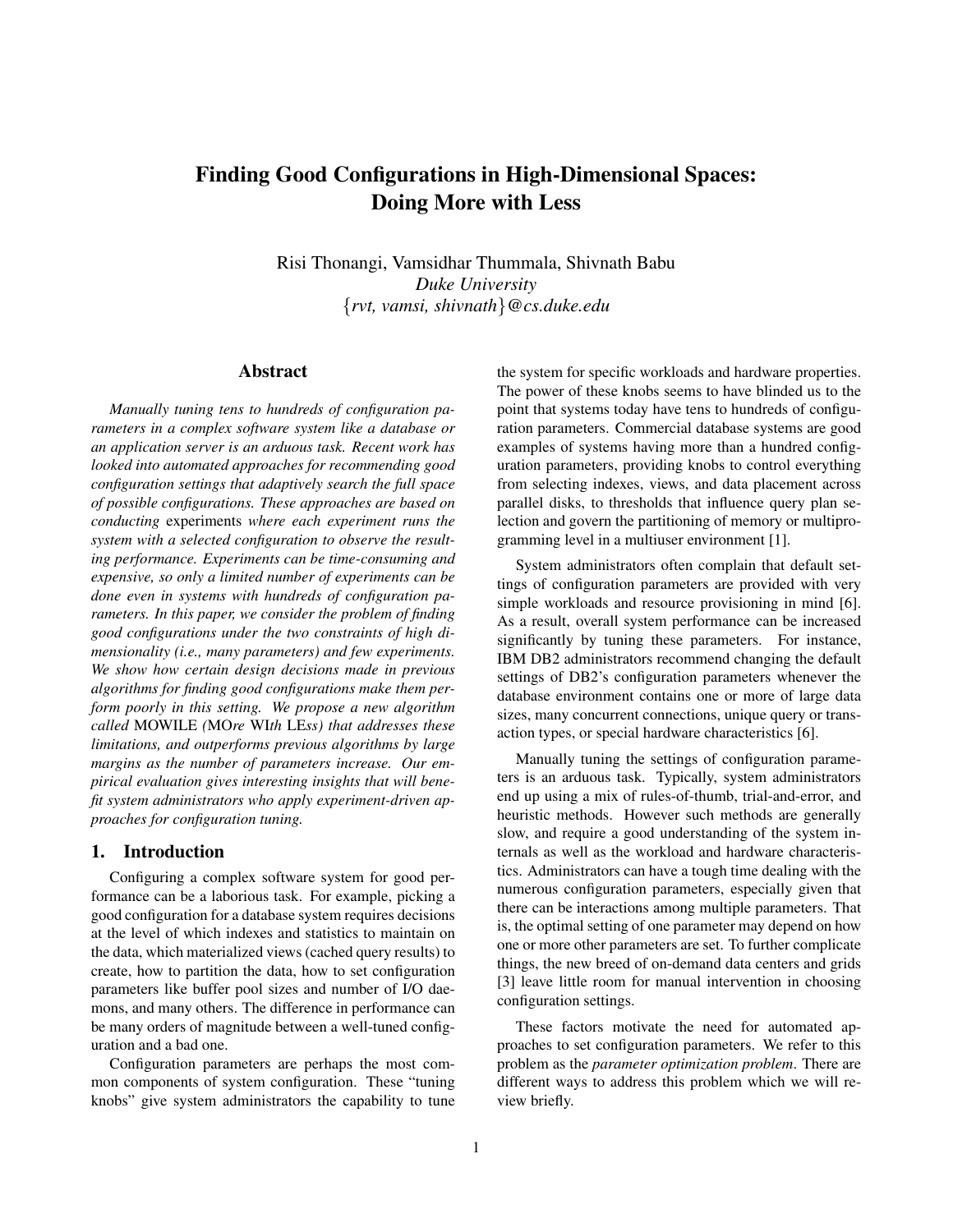| Approach                   | Requires    | System as a |
|----------------------------|-------------|-------------|
|                            | Experiments | Black-box?  |
| <b>Expert Rules</b>        | No          | No          |
| Fitting a priori models    | Yes         | No          |
| Fitting statistical models | Yes         | Yes         |
| <b>Adaptive Search</b>     | Yes         | Yes         |

#### **Table 1. Approaches for parameter optimization**

- Expert Rules [6]: In this approach, system experts create a database of parametrized rules that can be evaluated in specific workload and resource settings to recommend a good configuration. The IBM DB2 Configuration Advisor [6] is a prominent example of this approach. The Configuration Advisor asks administrators a series of high-level questions—e.g., does the workload contain short or long transactions, or both?—and recommends configurations based on the answers.
- Model-fitting [11]: This approach conducts some number of *experiments* where each experiment runs the system using a chosen configuration *e* to observe the corresponding performance *p*. Each experiment gives an  $\langle e, p \rangle$  *sample*. A model can be trained from these samples and then used to find good configurations, e.g., using heuristic search. This approach can use both a priori models like queuing networks (e.g., [5]) as well as statistical models like regression trees (e.g., [11]).
- Adaptive Search [4, 9, 10]: This approach conducts experiments as part of a search for a good configuration from the space of possible configurations. (Adaptive Search is sometimes referred to as *global optimization*.) Experiments are done in phases where the next set of experiments is determined based on an analysis of the samples generated by the previous set of experiments. There has been a lot of recent activity in applying Adaptive Search to parameter optimization problems that arise in, e.g., tuning application servers [9] and network routing configurations [10].

Table 1 gives a brief comparison among the above approaches. For each approach shown in the first column, the second column shows whether the approach is based on conducting experiments or on predefined information. Both model-fitting and Adaptive Search use samples generated by experiments. The main advantage of an experiment-driven approach is that its recommendations will be based on actual performance observed for the workload and hardware environment for which the tuning is being done. From such observations, it is easy to spot interactions among parameters and to identify parameters whose settings affect performance significantly (or hardly at all).

The third column in Table 1 mentions whether the approach treats the system as a *black-box* or not. A black-box approach does not require knowledge of the domain or the system internals as input; it tries to generate this knowledge automatically from the samples collected through experiments. The widespread applicability of this approach from simple to complex systems has resulted in many recent papers advocating it (e.g., [11, 2]). Given its ease of use, a black-box approach probably has the best chance of generating automated, portable, and ready-to-deploy configuration recommenders across different types of systems.

Model-fitting and Adaptive Search give the benefits of both the experiment-driven and black-box approaches. A significant disadvantage of model-fitting, which we will demonstrate empirically in Section 7, is that it tries to fit one single model to the entire space of possible configurations. Adaptive Search avoids this problem of model fitting, and instead focuses on searching through the space of possible configurations. This search interleaves *global search phases*—where general performance trends in the full configuration space are explored—with *local search phases* where it drills down into local regions of the full space that are likely to contain many good configurations.

While Adaptive Search looks very promising on paper, it faces a serious challenge, namely, the fact that experiments in real systems can be very expensive. An experiment may have a large startup cost. For example, if an experiment needs a configuration consisting of a specific set of indexes in a database system with gigabytes of data, then a lot of time can be spent in generating these indexes. Furthermore, an experiment may need to be run for some amount of time so that startup effects die down and we can measure a reasonable approximation of performance for that configuration. For example, for each experiment involving an e-commerce service running on a WebSphere application server and a DB2 database, [9] recommends a run-time of at least 15 minutes. 15 minutes per experiment allows at most 96 experiments per day (assuming that the system is devoted entirely to running experiments).

At the same time, WebSphere and DB2 together easily have 100 or more configuration parameters. *96 samples from a 100 dimensional space is an extremely sparse sampling of this space.* Each sample in this setting is very important and could have significant leverage in deciding whether close-to-optimal configurations are found or not. Thus, an Adaptive Search algorithm has to be very careful about which configurations it chooses to sample.

#### 1.1. Our Contributions

• In this paper we introduce a specific, but very practical, version of the parameter optimization problem. We are given a high-dimensional (10-100 parameters) space of configuration parameters. Conducting experiments is expensive, so we can only do a limited number of experiments (20-200) to collect samples from this space. Our goal is to find a good configuration given these two constraints of high dimensionality and limited number of experiments. While there has been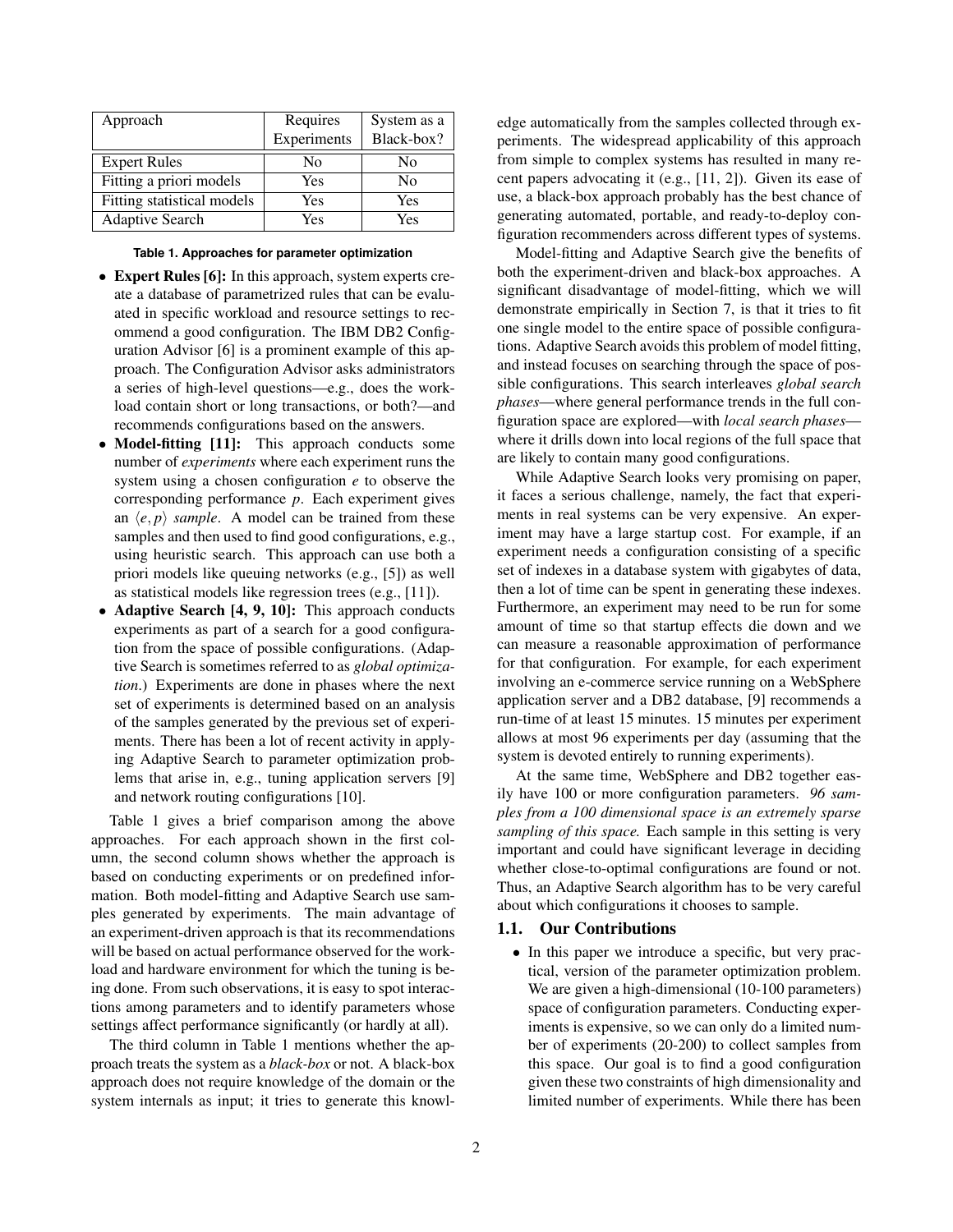plenty of previous work on parameter optimization, to the best of our knowledge, we are the first to consider the problem with this specific focus.

- We provide a detailed analysis of two state-of-the-art algorithms for parameter optimization from our specific viewpoint. We show that some of the design decisions made in these algorithms make them perform poorly in the settings we consider.
- We present a new Adaptive Search algorithm called *MOWILE* (*MO*re *WI*th *LE*ss) which is designed keeping in mind the limitations of sparse sampling from a high-dimensional space. MOWILE's features such as (i) planning experiments to ensure good coverage of promising subspaces, (ii) considering alreadycollected samples in a subspace while planning new experiments in that space, and (iii) ensuring sufficient number of restarts of the algorithm within the experimental budget, address the problems with previous parameter optimization algorithms.
- We present an empirical evaluation of different Adaptive Search algorithms on synthetic functions as well as configuration datasets from three deployed systems. The synthetic functions are popular benchmarks used to judge the quality of algorithms for parameter optimization. These functions enable us to consider hundreds of dimensions (parameters) and to validate how close to optimal the configurations produced by different Adaptive Search algorithms get. The performance improvement of MOWILE over previous algorithms gets better and better as the number of dimensions increase. The real configuration datasets have at most seven dimensions because it can take several months (if not years) to generate representative data with 10-15 dimensions. On these low-dimensional datasets, MOWILE is comparable (not necessarily the best always) to the existing algorithms.
- We analyze the performance of each algorithm in depth by breaking it down to its individual components. Our analysis shows, e.g., that it is necessary to strike a good balance between the global and local search phases within the allowed number of experiments. We are also able to provide robust guidelines to achieve this balance.

The rest of the paper is organized as follows. Section 2 gives the problem definition and introduces terminology and notation. Section 3 introduces a general framework for Adaptive Search algorithms. Sections 4–6 discuss how three state-of-the-art algorithms for Adaptive Search, including our own MOWILE algorithm, instantiate the general framework from Section 3. Section 7 gives a detailed empirical evaluation of all three algorithms.

## 2. Preliminaries

Let the set of  $n$  configuration parameters (dimensions) be  $X = \{x_1, x_2, \ldots, x_n\}$ , and the domain of a parameter  $x_i$ be denoted as  $Dom(x_i)$ . We assume that  $Dom(x_i) \subset \mathbb{R}$ . We refer to the full space of configurations  $Dom(X)$  $Dom(x_1) \times Dom(x_2) \times \ldots \times Dom(x_n)$  as the *full configuration space*. A *subspace S* of the full space has the form  $Dom'(x_1) \times Dom'(x_2) \times ... \times Dom'(x_n)$ , where each  $Dom'(x_i)$  is a single range of values in  $Dom(x_i)$ .

The *neighborhood* of a configuration is a subspace with the configuration at its center. The full configuration space, subspaces, and neighborhoods of a configuration form hypercubes in the multi-dimensional space of parameters. For example, in a two-dimensional setting with parameters  ${x_1, x_2}$  having domains  $Dom(x_1) = Dom(x_2) = [0, 10]$ , the full configuration space would be the square region  $[0,10] \times [0,10]$  in the two-dimensional grid. The neighborhood of a configuration  $\langle 5,5 \rangle$  could be a subspace of this square region, e.g.,  $[3,7] \times [3,7]$ , with center  $\langle 5,5 \rangle$ .

We denote the performance of the system at a configuration *e* by  $P(e)$ . To determine the *P* value at a configuration *e*, we set the system's configuration parameters to their respective values in *e*, run the system for the specified workload, and measure the resulting performance. We refer to each such system run as an *experiment*, and the result is a  $\langle e, P(e) \rangle$  *sample*. The performance function *P* is unknown, and the *parameter optimization problem* is to find a configuration that has the maximum (or large enough)  $P$  value<sup>1</sup> by running no more than  $\mathscr B$  experiments.  $\mathscr B$  represents the experimental budget.

Given the natural variability in systems, we would want to repeat the experiment at configuration *e* multiple times to capture the variability of performance at *e*. We do not consider such repetitions in this paper. Reference [4] as well as our own work in [7] present methods to measure performance at a configuration *e* in a robust fashion by executing multiple experiments at *e*. Our work in this paper concentrates on an issue that is orthogonal to repetitions, namely, selecting the set of distinct experiments to conduct (i.e., samples to collect). For each configuration *e* that we choose to sample, the methods from [4] or [7] can be used to find how many samples of  $P(e)$  to collect (e.g., in order to meet a given confidence threshold).

## 3. Overview of Adaptive Search

We begin with a brief overview of Adaptive Search. In general, sampling algorithms falling under the paradigm of Adaptive Search interleave global search phases (*Explorations*) and local search phases (*Exploitations*) [10]. A global search phase is one in which the full configuration

<sup>1</sup>Without loss of generality, we consider the problem of maximization in our discussion. Note that a minimization problem can be converted into a maximization problem by negating the performance metric.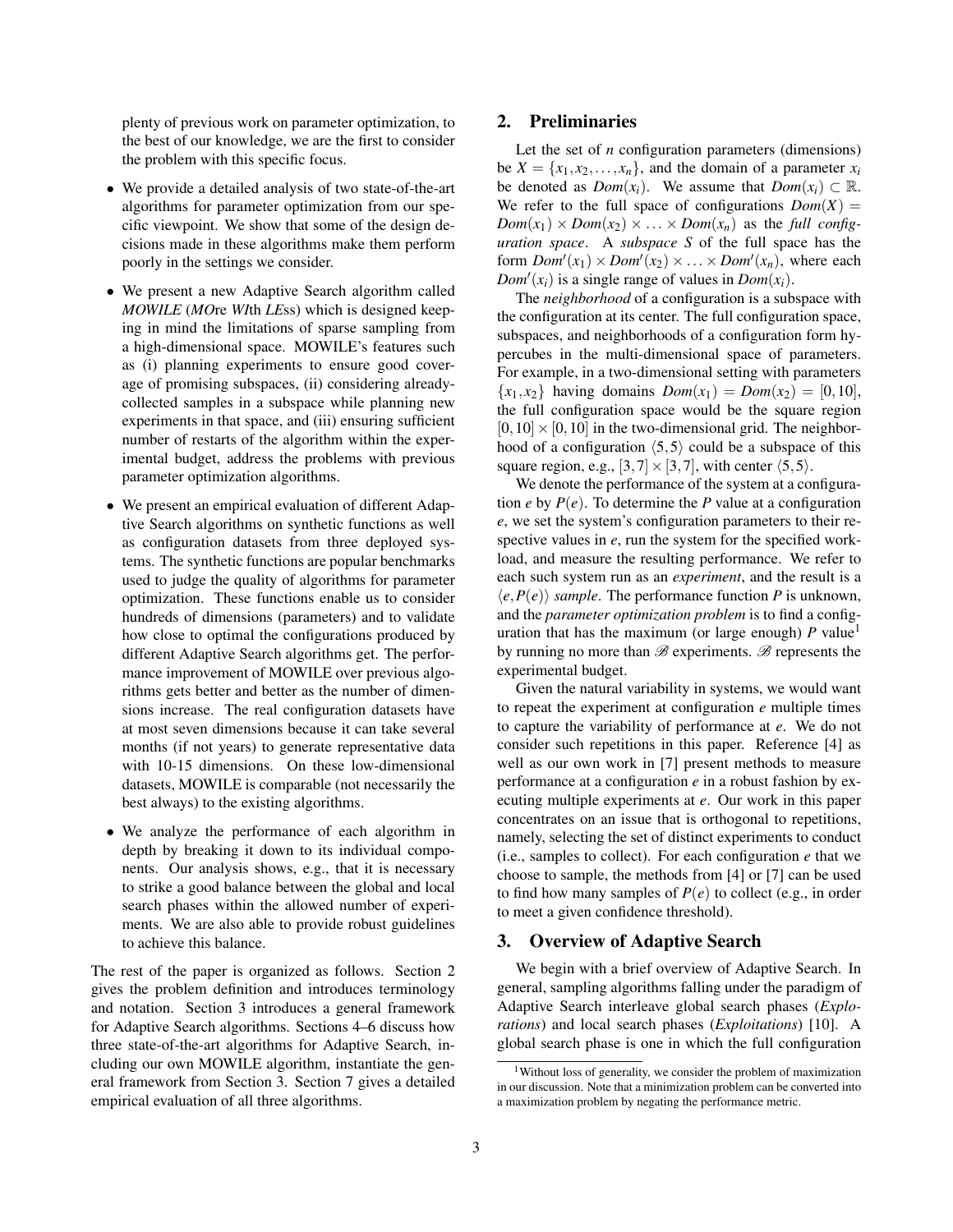| <b>Symbol</b> | <b>Description</b>                          |
|---------------|---------------------------------------------|
| n             | Number of configuration parameters          |
| B             | Total number of experiments                 |
| k             | Number of samples taken per sampling step   |
| $\alpha$      | Volume shrinkage rate in subspace selection |
| δ             | Volume threshold used to trigger restarts   |
| $N_r$         | Total number of restarts                    |
| $N_{s}$       | Number of subspace selections per restart   |
| $\mathcal{C}$ | Weight parameter used in wLHS sampling      |
|               | Size parameter used in k-FF sampling        |

**Table 2. Notation used in the algorithms**

space is examined to identify a *promising* subspace; where a subspace *S* is promising if it is likely that *S* contains the globally optimum configuration. In the subsequent local search phase, the chosen subspace *S* is examined in more detail to find the best configuration *e* in *S* (hopefully, *e* has close to the global optimal performance). Adaptive Search interleaves the global and local search phases in order to ensure that the search process does not get stuck in locally optimal regions of the full configuration space [10].

In practice, most Adaptive Search algorithms tend to follow a framework consisting of the following steps:

- Sampling from a subspace *S*: This step involves collecting a set of samples through experiments from the given subspace *S* with the intention of learning the general trends of the performance function *P* in *S*.
- Selecting a subspace *S*<sup> $\prime$ </sup>: Given a subspace *S* and a set of samples collected from *S* in Step 1, Step 2 tries to identify a subspace  $S'$  (different from  $S$ ) that is most likely to contain good configurations, including the optimal configuration in  $S$ .  $S'$  is usually contained completely within *S*.
- Restarts: A typical run of an Adaptive Search algorithm will alternate between Steps 1 and 2 multiple times. The algorithm starts by choosing samples from the full configuration space, and progressively uses Step 2 to reduce the size of the subspace from which samples are chosen in Step 1. At some point during this execution, a *restart* will be invoked which rewinds the search to start again by sampling from the full configuration space. Restarts enable the algorithm to escape from locally optimal regions.

The next three sections discuss how three algorithms for Adaptive Search (including MOWILE) implement the above steps. Table 2 lists the notation in the algorithms.

## 4. Smart Hill Climbing (SHC)

Reference [9] proposes an algorithm for Adaptive Search called *Smart Hill Climbing (SHC)*. SHC improves over a previous algorithm called *Recursive Random Search* *(RRS)* [10] that was based primarily on random sampling. Broadly, SHC runs in an iterative fashion involving the following steps (details are given in Sections 4.1–4.3):

- 1. In a given subspace *S* of size  $\phi_S$ , pick a sample of configurations using *weighted Latin Hypercube Sampling (wLHS)*. Run experiments at these configurations.
- 2. Based on the collected samples, a setting  $a_i$  is found for each parameter  $x_i$ , and a new configuration  $e = \langle x_1 =$  $a_1, \ldots, x_n = a_n$  is assembled from these settings. An experiment is done at *e* to determine its performance.
- 3. If the performance of the newly assembled configuration *e* is better than the best performance among the samples from wLHS, then repeat from Step 1 taking a neighborhood  $S'$  of size  $\phi_S$  centered at *e*.
- 4. Otherwise, repeat from Step 1 taking a neighborhood *S*<sup> $\prime$ </sup> of size  $\phi_{S'}$  (<  $\phi_S$ ) centered at the best configuration among the samples from wLHS.
- 5. Restart from the full configuration space when the size of the subspace in Step 4 falls below a given threshold.

#### 4.1. Sampling from a Subspace in SHC

SHC proposes a technique called weighted Latin Hypercube Sampling (wLHS) [9] to collect a set of *k* samples from a subspace. wLHS is a variant of the popular space-filling sampling technique called *Latin Hypercube Sampling (LHS)*. LHS uses the following steps to generate a sample of *k* configurations from a subspace *S*: (1) Let *Dom'*( $x_i$ ) be the domain of configuration parameter  $x_i$ that falls in the subspace *S*. *Dom'* $(x_i)$  is broken into *k subdomains* of equal size; and (2) *k* configurations are selected from *S* such that no two selected configurations have the same subdomain for any configuration parameter. Figure 1(a) shows an example where LHS breaks two dimensions into 5 subdomains each in order to pick 5 samples.

wLHS differs from LHS in that it breaks the domain of a configuration parameter in a subspace *S* into unequal subdomains that are either increasing or decreasing in size. Intuitively, wLHS aims to collect more samples from regions of *S* that are more likely to contain good configurations. Hence, the size of a subdomain is inversely proportional to its chances of containing good configurations in *S*. wLHS estimates the linear correlation coefficient of  $x_i$  with respect to observed performance in order to determine the sizes of the subdomains of each parameter, and whether these sizes should be increasing or decreasing. The correlation coefficient is combined with a user-specified *weight parameter c* that specifies how aggressively the correlation coefficient is used to determine the subdomains. When  $c = 0$ , wLHS is the same as LHS. Once the subdomains are created, wLHS picks a sample set of configurations exactly as LHS does.

Figure 1(b) gives an example of subdomains that wLHS may generate. Note that the domain of the *X*-axis (*Y*-axis)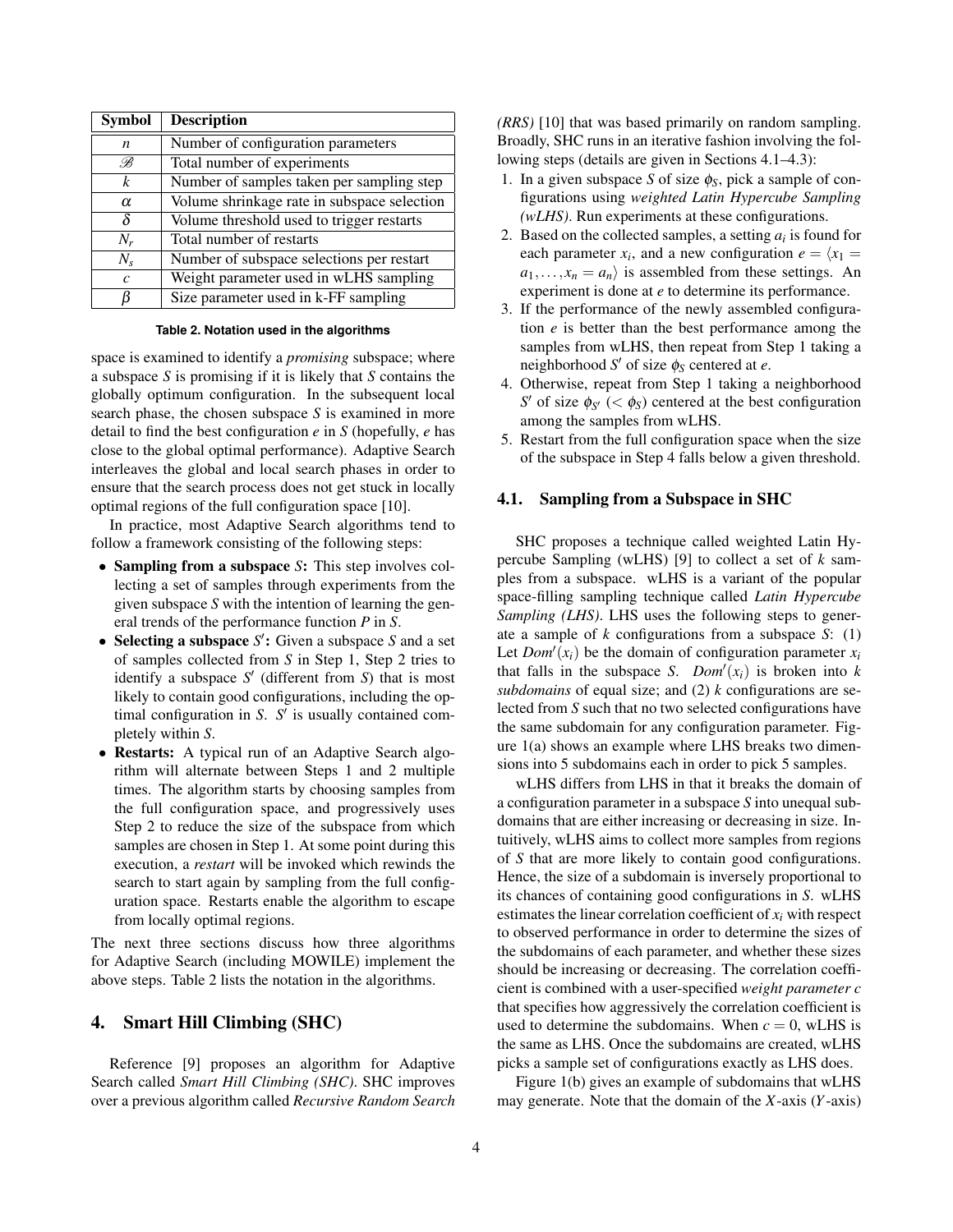

**Figure 1. Sampling using LHS and wLHS**

of the configuration space is broken into subdomains of decreasing (increasing) size. The subdomains in Figure 1(b) facilitate the collection of more samples from the lower right region of the subspace.

#### 4.2. Selecting a Subspace in SHC

SHC implements subspace selection by picking a configuration as the *seed*, and selecting a neighborhood around this seed. The seed is determined as follows. For each configuration parameter  $x_i$ , a good setting is determined (independent of other parameters) by first fitting a quadratic curve to the  $x_i$  and performance values in the samples collected by wLHS; and then solving for the optimal value of  $x_i$  in this curve. The individual optimal values of all configuration parameters are assembled together to form a new configuration, and the performance of this assembled configuration is determined. The seed is assigned the assembled configuration if its performance is better than that of all configurations sampled by wLHS, else the seed is assigned the best configuration sampled by wLHS.

The size of the neighborhood around the seed is determined as follows. If the seed was assigned a configuration sampled by wLHS, then the size of the selected neighborhood is smaller than that of the current subspace by a userspecified *shrinkage rate* α. (See Section 5.2 for more details on how the size reduction is done.) Otherwise, if the seed is the newly assembled configuration, then the size of the selected neighborhood will be the same as that of the current subspace. In the latter case, the subspace has *realigned* since its size is unchanged although its center has changed.

## 4.3. Restarts in SHC

SHC executes sample selection and subspace selection in an iterative fashion, reducing the size of the subspace progressively. When the subspace size becomes smaller than a fraction  $\delta$  of the full configuration space, then the iterative procedure is restarted by going back to sample selection from the full configuration space. This restart policy assumes that sampling from subspaces smaller than the threshold size will not lead to any significant improvement. The *volume threshold*  $\delta$  is user-specified.



**Figure 2. Undesirable sample generation by LHS/wLHS**

## 5. MOre-WIth-LEss (MOWILE) Adaptive Search

In this section, we present how our new MOWILE algorithm implements the sample selection, subspace selection, and restart steps from Section 3 to find good configurations quickly.

#### 5.1. Sampling from a Subspace in MOWILE

Although LHS and wLHS usually generate samples with better spread than pure random sampling [9], they can still suffer from the problem shown in Figure 2(a). Note the large empty areas in the upper-right and lower-left regions of the sample space. Furthermore, neither LHS nor wLHS considers samples already present in the subspace while determining the positions of the new samples. Figure 2(b) shows an example where LHS/wLHS generates new samples close to already collected samples (denoted by 'o'), thereby decreasing the effectiveness of the new samples.

The above examples motivate two desirable properties of sampling in our setting: (1) generating samples that provide good space coverage, and (2) considering already collected samples present in the subspace to maximize the effectiveness of new samples. MOWILE's implementation of the sampling step incorporates these two desiderata.

MOWILE implements the sampling phase using *k-Furthest First (k-FF)* sampling that works as follows. Suppose we want to sample *k* configurations from a subspace *S*. Let the set  $I = \{\langle e_i, p_i \rangle\}$  represent the configurations and their respective performance that have already been collected from *S* (i.e., in previous sampling steps). (Here,  $p_i$  is short for  $P(e_i)$ ). k-FF will select a set of *k* new samples (configurations)  $N = \{b_j\}_{j=1}^k$  from *S* such that *N* maximizes the following expression:

$$
\sum_{b \in \{b_j\}} \left( \min_{y \in \{e_i \cup b_j\} \setminus b} |b - y| \right) \tag{1}
$$

The inner term in the above expression is the minimum distance between each new sample *b* and *all* other samples in *S*; by *all* we mean the samples in *I* (collected from *S* previously) as well as the newly drawn up samples. Maximizing the above expression involves generating samples from the subspace that are far away from the existing samples as well as far away from each other. The intuition behind this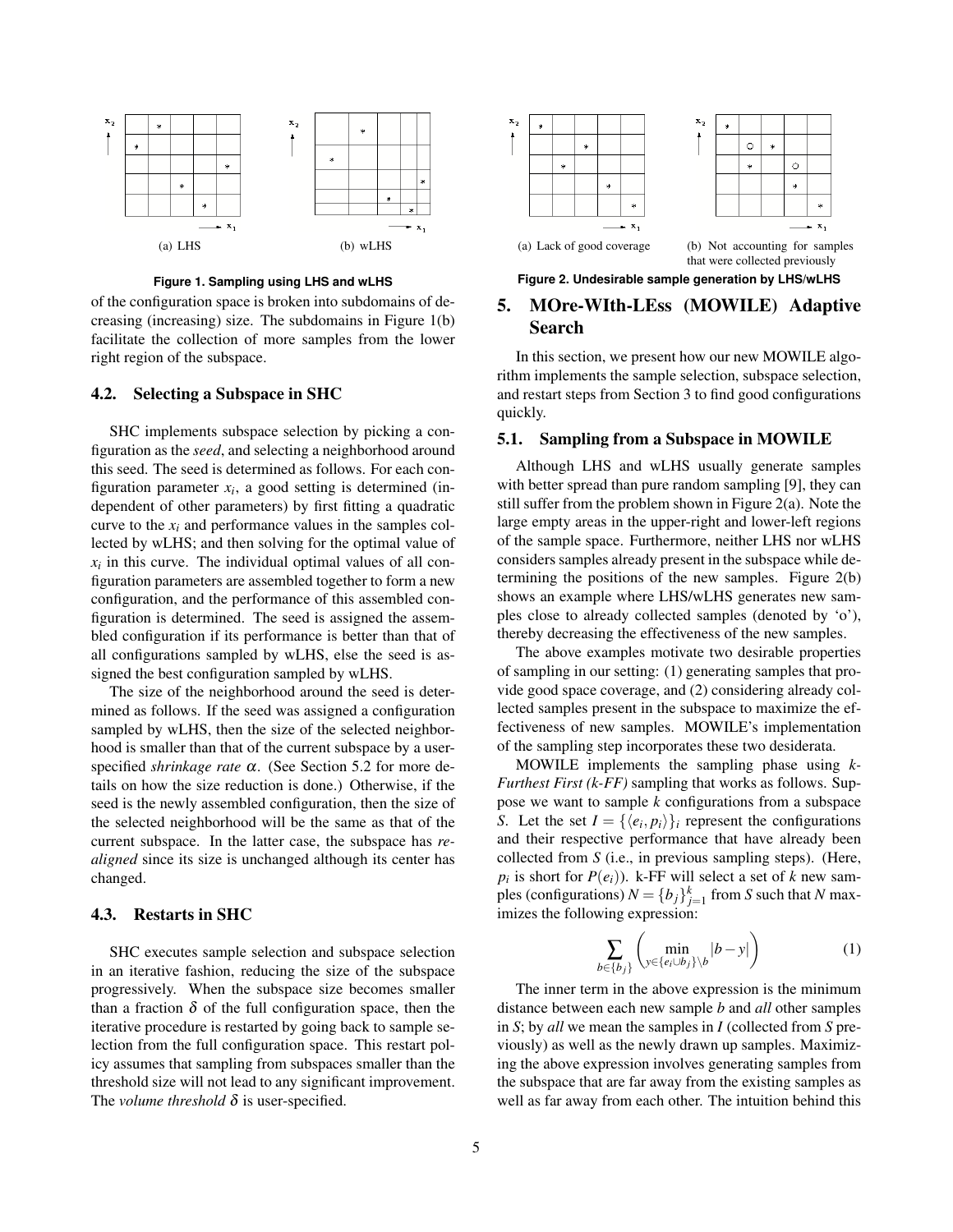consideration is that, by collecting samples that are well separated from each other, the sampling scheme explores as much of *S* as possible with *k* samples.

k-FF is implemented as follows: (1) to collect a set of samples *N* of size *k* from the given subspace *S*, a candidate set of samples *C* of size  $\beta \cdot k$  is generated randomly from *S*; (2) the following step is executed *k* times: the sample in *C* with the highest value for the expression in Equation 1 is removed from *C* and included in *N*.  $β$  is a user-specified constant. Our experiments use  $\beta = 10$  by default. While this greedy two-step procedure does not generate the optimal set  ${b_i}$ , its output is good enough for our purposes. The complexity of this procedure is  $O(k^2 \cdot \beta \cdot (|I| + k)).$ 

## 5.2. Selecting a Subspace in MOWILE

k-FF generates a set of samples that has good coverage of the given space *S*. During subspace selection from S, MOWILE picks a neighborhood S' around the sample (from among the collected samples) with the highest performance. The size of S' is always smaller than that of S by a user-defined shrinkage rate  $\alpha$ . Thus, unlike SHC, MOW-ILE does not perform realignments (recall Section 4.2) that cause  $S'$  to have the same size as  $S$ .

Both SHC and MOWILE use the volume shrinkage rate  $\alpha$  as follows. Let *len*( $x_i$ ) denote the length of the dimension  $x_i$  in *S*. Let  $\langle a_1, a_2, \ldots, a_n \rangle$  denote the sample that forms the center of the new subspace  $S'$ . For each parameter  $x_i$ , a neighborhood of size  $\alpha^{1/n}$ *len*( $x_i$ ) is chosen around  $a_i$ . The neighborhoods for the *n* parameters form a hypercube. The part of this hypercube that lies within *S* will form the new subspace S'.

#### 5.3. Restarts in MOWILE

Recall that restarts in SHC are triggered by a userspecified volume threshold  $\delta$ . Since SHC may include an arbitrary number of realignments that leave the size of the subspace unchanged, SHC has no control over the total number of restarts done. Our empirical analysis (Section 7) found that the performance of an Adaptive Search algorithm depends critically on the number of restarts. Too many restarts can be equally damaging as too few restarts.

MOWILE currently takes the number of restarts  $N_r$  as a user-specified parameter. (Table 2 summarizes the notation used.) Given user-specified values for  $N_r$ ,  $k$ , and  $\delta$ , both the volume shrinkage rate  $(\alpha)$  and the number of subspace selections between restarts  $(N_s)$  can be computed automatically for a given experimental budget  $\mathscr{B}$ . MOWILE performs a restart after every *N<sup>s</sup>* subspace selection steps. Section 7.3.4 provides guidelines for setting  $N_r$ ,  $k$ , and  $\delta$ .

## 6. Quick Optimization via Guessing (QOG)

Quick Optimization via Guessing (QOG) [4] is an Adaptive Search algorithm proposed recently for identifying the best among a set of candidate configurations specified by an user. Broadly, QOG runs the following three

steps iteratively until it exhausts all candidate configurations: (1) all samples collected so far are used to learn a regression model to estimate performance over the full configuration space, (2) the regression model is used to estimate performance at each configuration that has not been sampled so far, and (3) an experiment is run to determine the actual performance at the configuration with the largest estimated performance.

QOG differs from SHC and MOWILE in two ways. First, a major focus of QOG is on repeating experiments at a configuration *e* to capture the variability of performance at *e*. Recall from Section 2 that the focus of this paper is on selecting the set of distinct configurations to sample, which is orthogonal to repetitions. Second, QOG relies on learning a single model that captures the performance trends in the full configuration space. This approach is problematic in high-dimensional spaces when few samples are available, and will be the focus of our comparison of QOG with SHC and MOWILE in Section 7.

#### 7. Results

In this section, we present the results of MOWILE on a suite of synthetic and real datasets. We also analyze the design decisions in MOWILE in comparison with SHC and QOG. Our empirical evaluation shows that MOWILE performs the best among these three algorithms under the practical constraint of a high-dimensional space (10-100 configuration parameters) from which a limited number of experiments (20-200) can be conducted for sample collection. Due to space constraints, we can present only a subset of our results in this paper. The complete set of results is given in the technical report [8].

#### 7.1. Experimental Setting

Framework: To experiment with a variety of Adaptive Search algorithms, we developed a framework where different components can be plugged in to instantiate various algorithms. This framework is modeled on the general nature of Adaptive Search algorithms described in Section 3. For example, an implementation of k-FF, LHS, or wLHS can be plugged into our framework to instantiate the step of sampling from a subspace. Similarly, we can plug in different techniques to implement the selection of a subspace and the restart policy. Our framework also enables the creation of new algorithms, e.g., we developed a variant of SHC by replacing wLHS sampling with k-FF. This framework made it easy for us to evaluate MOWILE, SHC, and QOG in a uniform manner (Section 7.2), as well as to analyze the impact of various design decisions in these algorithms through plug-and-play of alternative implementations of individual steps (Section 7.3).

Datasets: The empirical evaluation was conducted on a suite of datasets comprising both objective functions [10]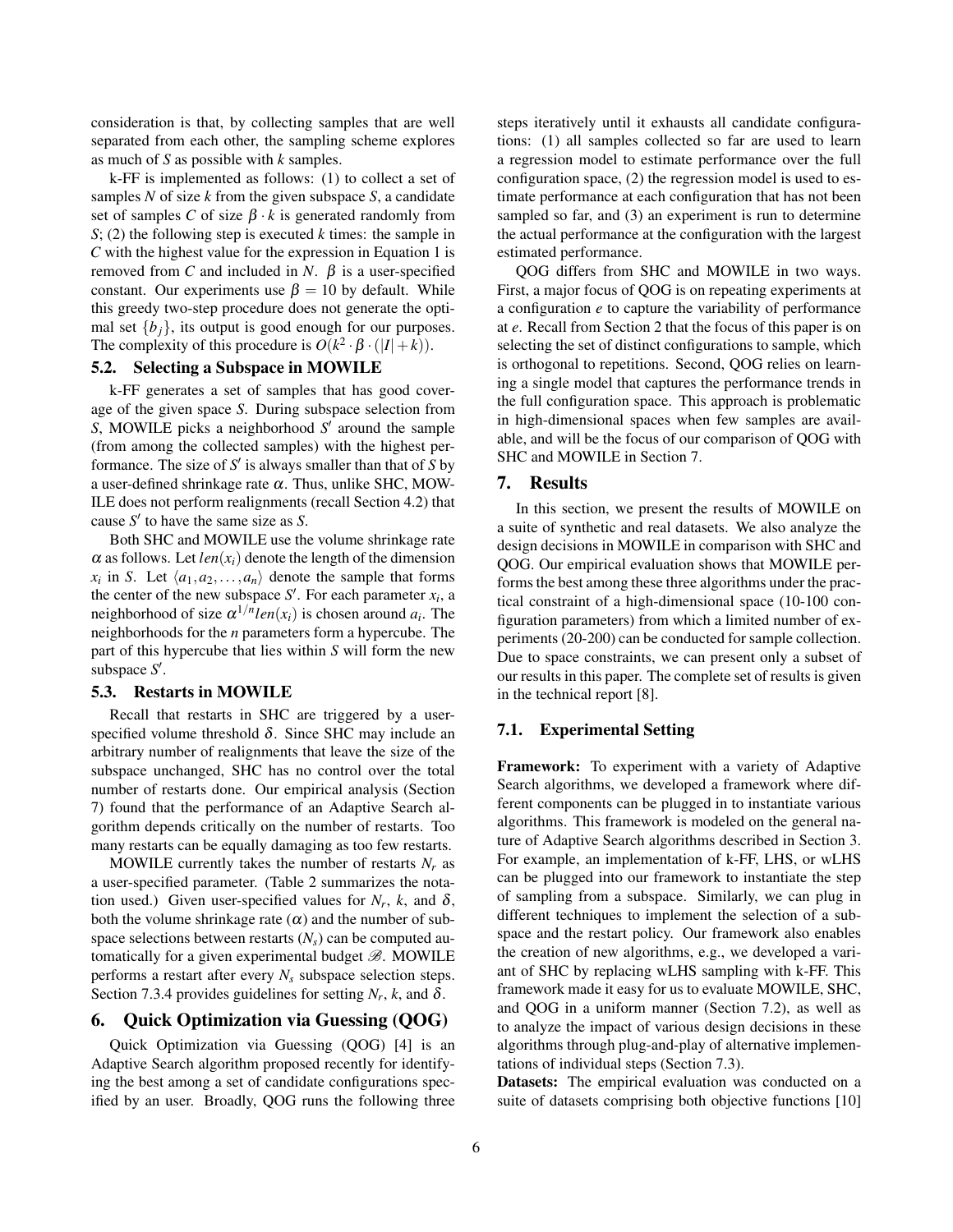| <b>Name</b> | <b>Objective function</b>                                                                  |
|-------------|--------------------------------------------------------------------------------------------|
| DeJong      | $f(x) = \sum_{i=1}^{n} x_i^2$                                                              |
| Rastrigin   | $f(x) = n \cdot A + \sum_{i=1}^{n} x_i^2 - A \cdot cos(2\pi x_i)$                          |
| Griewangk   | $f(x) = \sum_{i=1}^{n} \frac{x_i^2}{4000} - \prod_{i=1}^{n} cos(\frac{x_i}{\sqrt{i}}) + 1$ |
|             | Rosenbrock $f(x) = \sum_{i=1}^{n-1} 100 \cdot (x_{i+1} - x_i^2)^2 + (1 - x_i)^2$           |

**Table 3. Benchmark objective functions [10]**

| <b>Dataset</b> | <b>Description</b>                                  |
|----------------|-----------------------------------------------------|
| <b>RUBiS</b>   | 6 parameters varied for an eBay-like auction        |
|                | service developed with JBoss & MySQL                |
| TPC-W          | 7 parameters varied for a Web e-Commerce            |
|                | benchmark developed with Tomcat & MySQL             |
| Storage        | 5 parameters varied for an IBM Storage server       |
|                | in (a) well-provisioned $\&$ (b) saturated settings |

**Table 4. Real datasets (see [8] for more details)**

as well as datasets from deployed systems. These datasets are summarized in Tables 3 and 4 respectively; more details are given in the technical report [8]. Figures 3 and 4 show sample two-dimensional response surfaces for the datasets.

The four objective functions in Table 3 are popular benchmarks used by researchers to judge the effectiveness of global optimization algorithms [9, 10]. (In these equations, *x* denotes an *n*-dimensional vector, and  $x_i$  denotes  $x$ 's  $i$ <sup>th</sup> dimension.) These functions are available for any number of dimensions, so they can be used to evaluate the performance of the algorithms in high-dimensional spaces. For all the functions in Table 3, the objective is minimization, and the global optimum value is 0. The Rastrigin, Griewangk, and Rosenbrock functions are known to be difficult to optimize.

On the other hand, increasing the dimensionality of our real datasets causes exponential increases in the time required to generate the data. For example, for the RUBiS dataset in Table 4, each experiment takes around 10 minutes to run; so we were able to collect at most 5120 samples in about a month. Six parameters (dimensions) were varied in this dataset. The performance metrics collected in all datasets include average response time and throughput. **Defaults:** In the following empirical analysis,  $n = 100$  and  $\mathscr{B}$ =100 by default. (Recall the notation in Table 2.) The tuning knobs for SHC are configured as per the guidelines in [9]. The defaults for SHC are:  $k = 5$ ,  $\delta = 10\%$  of the full configuration space,  $\alpha = 80\%$ , and  $c = 10^{-5}$ . The defaults for MOWILE are:  $k = 5$ ,  $\delta = 10\%$  of the full configuration space,  $N_r = 2$ , and  $N_s = 8$ . For these settings,  $\alpha$  is roughly 75%. The tuning knobs for QOG are configured as per the guidelines in [4]. The sensitivity of the algorithms to the tuning knobs is studied in Section 7.3.4.

All algorithms were implemented in Matlab. All experiments were run on a 3.6 GHz single core Intel Pentium IV processor with 1 GB memory running CentOS 5 Linux.



**Figure 3. Visualization of the Rastrigin and Rosenbrock functions in two dimensions; Left: Rastrigin function from -5 to 5, optimum at [0,0]. Right: Rosenbrock function from -2 to 2, optimum at [1,1].**



**Figure 4. Variation of average response time of RU-BiS (left) and average throughput of the storage server (right) for two respective workload-based parameters.**

## 7.2. End-to-End Results

Figure 5 shows the performance of the three Adaptive Search algorithms as the number of dimensions (*n*) is varied for the objective functions. The *Y*-axis in Figure 5 shows the best value found by each algorithm after  $\mathcal{B}=100$ experiments are done. Since the objective in these functions is minimization, lower *Y* values are better.

It is clear from Figure 5 that MOWILE outperforms both SHC and QOG as the number of dimensions increases. For the Rastrigin function with 20 dimensions, SHC [9] reports 600 as the best value found on average in 100 experiments. Note that MOWILE finds 200 as the best value on average in 100 experiments, while our implementation of SHC finds a value around 400. Thus, our implementation of SHC is comparable to that in [9]. More importantly, MOWILE finds a configuration that is almost two times better than the one found by SHC. In the case of the Rosenbrock function—which is very sensitive to the input values—MOWILE performs almost four times better than SHC as the number of dimensions approaches 40. Similarly, the results show that MOWILE is consistently better than SHC and QOG for complex functions like Griewangk as well as for simple functions like DeJong.

Figure 6 shows the performance of the algorithms on some of the real datasets as the number of dimensions are varied. Recall that the real datasets have very few dimensions (the maximum is 7 for the TPC-W dataset from Table 4). For so few dimensions, none of the algorithms dominates the others. The same observation can be made from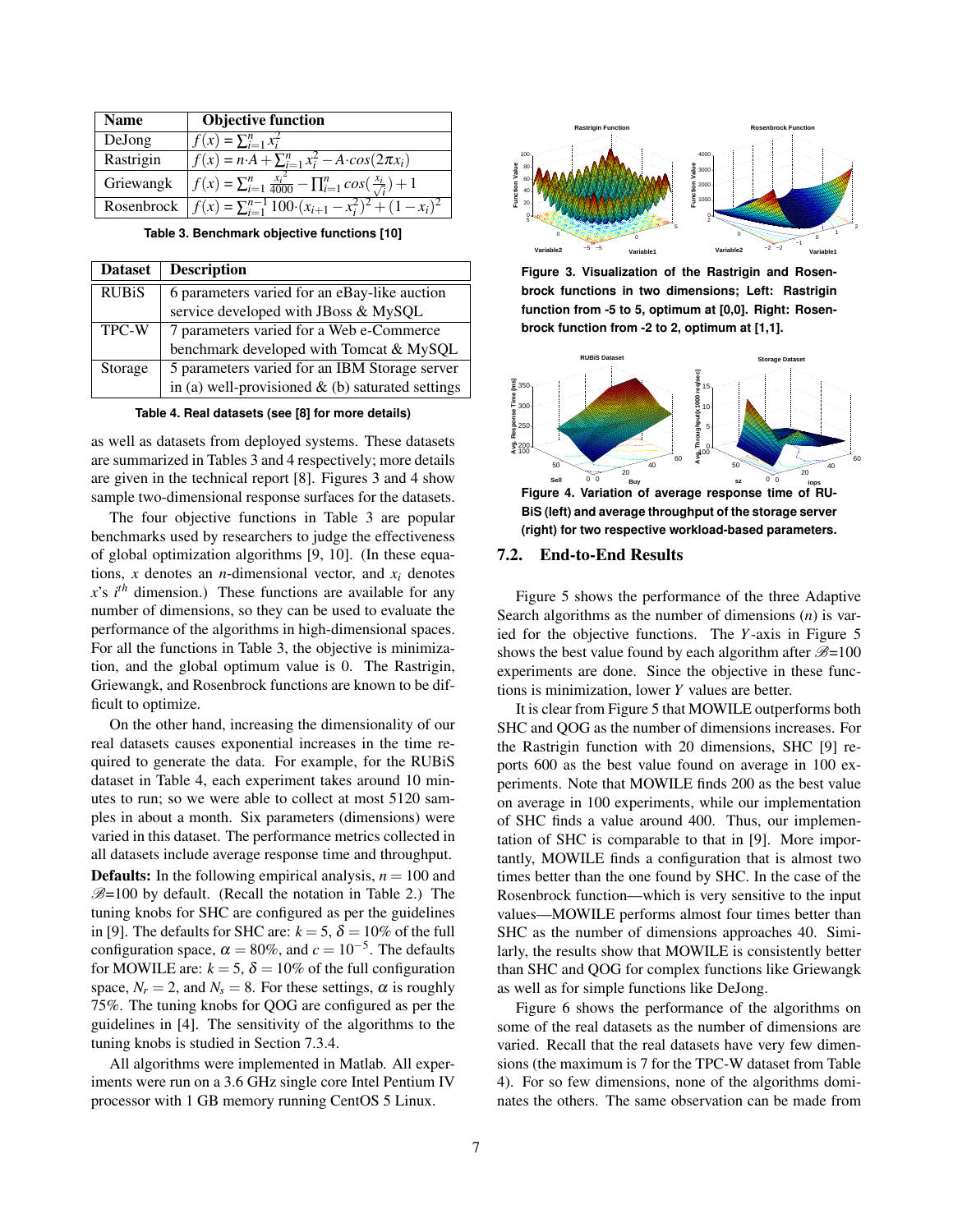

**Figure 5. Number of dimensions Vs. Performance for** B**=100. Top: Rastrigin (left) and Rosenbrock (right) functions, bottom: Griewangk (left) and DeJong (right) functions.**



**Figure 6. Number of dimensions Vs. Performance for** B**=100. Top: average response time for RUBiS (left) and Storage (right), bottom: average throughput for TPC-W (left) and Storage (right).**

the performance of the algorithms on the objective functions as well: for up to 10 dimensions, the performance of MOWILE is indistinguishable from that of SHC and QOG.

#### 7.3. In-depth Analysis

We now present results from a detailed study to understand from where MOWILE is getting its benefits over SHC and QOG. This study was made easy by our plug-and-play framework for experimenting with alternative implementations of the different steps in Adaptive Search. We iden-



**Figure 7. Convergence tests on Rastrigin and Rosenbrock functions for** *n***=100.**

tified four candidate factors that can possibly explain why MOWILE outperforms SHC and QOG in high-dimensional spaces when the number of experiments is limited:

- 1. Impact of restarts
- 2. Advantages of k-FF over LHS and wLHS
- 3. Simplification of local search
- 4. Sensitivity to tuning knobs

We now analyze each of these factors in detail.

7.3.1. Impact of Restarts: We discovered that the number of restarts is a crucial factor in determining the overall performance of an Adaptive Search algorithm. More restarts imply that the algorithm spends more time in global search phases (or exploration) that, intuitively, resemble a random (rather than focused) search in the highdimensional space. Less number of restarts imply that the algorithm spends more time in local search which has a high chance of getting stuck in local optima. Since it is important to strike a good balance between global and local search, getting the number of restarts right is critical.

Figure 7 compares the convergence of MOWILE, SHC, and QOG as more experiments are done for  $n = 100$ . The *X*-axis shows the number of experiments done so far, and the *Y*-axis shows the best value found so far. MOWILE performs 2 restarts  $(N_r)$  overall in this experiment and it conducts 40 experiments in between consecutive restarts (recall that number of experiments between restarts is  $k * N_s$ ; while SHC performs as many as 12 restarts. The aggressive use of restarts help SHC perform better than MOWILE in the beginning (10-15 experiments) as we see in the figure.

However, the downside of an aggressive restart policy is the limited effort that goes into finding local optima that may turn out to be close to the global optima. MOW-ILE has a better balance between global and local search. Thus, as the number of experimental runs increase beyond 15, MOWILE moves much closer to the true optimal value than SHC. A similar trend is observed with respect to QOG because QOG tries to fit a model to the full configuration space, thereby lacking effective local search.

To further analyze the impact of restarts, we developed a variant of SHC that does the same number of restarts as MOWILE. Recall from Section 4 that the original SHC algorithm has no control on the number of restarts since each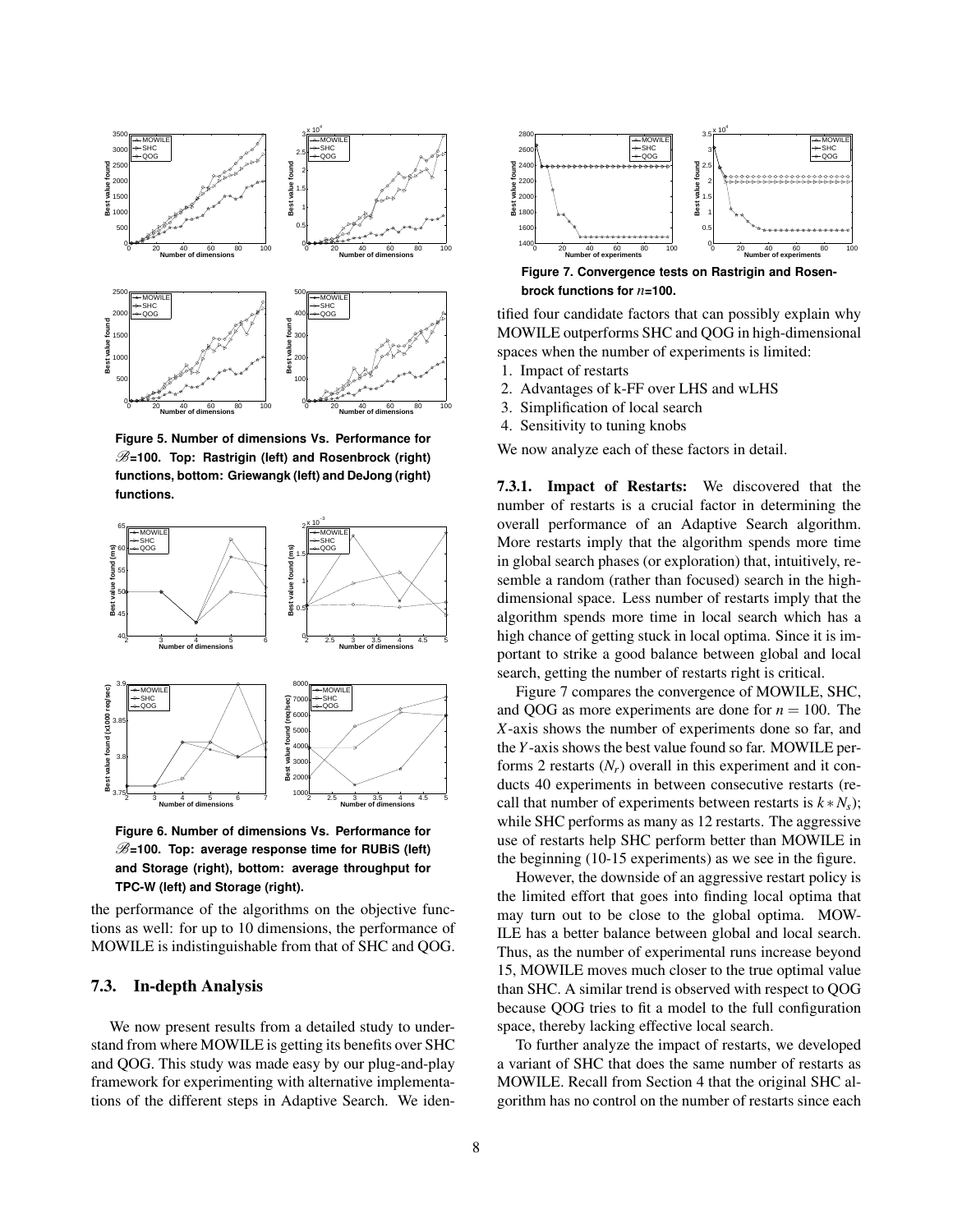

**Figure 8. Performance of MOWILE and SHC when the same number of restarts are done on the Rastrigin (left) and Rosenbrock (right) functions.**



**Figure 9. Impact of the number of restarts on MOW-ILE's performance. Left: 25-dimensional Rastrigin function, right: 50-dimensional Rosenbrock function.**

of SHC's local search phases can do an arbitrary number of realignments. Our variant of SHC controls the number of restarts by constraining the number of selections  $(N_s)$  that should be done between consecutive restarts. This variant is similar to the original SHC algorithm in all other respects. Figure 8 shows the performance of MOWILE and SHC when both do the same number of restarts within the given experimental budget. Although MOWILE still performs better on average, the gap between SHC and MOW-ILE has reduced significantly compared to what was observed in Section 7.2.

We also analyzed the impact of the number of restarts on MOWILE's performance; Figure 9 shows the results. It is clear that MOWILE's performance is best—i.e., there is a balanced tradeoff between local and global search in the given experimental budget—when the number of restarts is a small number like 2 or 3, and it drops sharply as the number of restarts is increased. We will revisit this issue in Section 7.3.4.

7.3.2. Impact of k-FF: Recall from Section 5 that MOWILE uses the k-FF technique for sampling from a subspace for two reasons: (i) k-FF generates samples that provide good space coverage, and (2) k-FF considers already collected samples present in the subspace to maximize the sampling step's effectiveness. On the other hand, SHC ignores samples that were collected before the last restart. Figures 2(a) and 2(b) illustrated the pitfalls that SHC's wLHS sampling can run into in this context.

To analyze the performance impact of k-FF, we replaced the wLHS sampling in SHC with k-FF using our plug-and-



**Figure 10. k-FF Vs. LHS sampling for the Rosenbrock function.**



**Figure 11. Impact of quadratic fits on SHC's performance for Rastrigin (left) and Rosenbrock (right) func**tions for  $n=100$ .

play framework. Figure 10 compares the performance of the original SHC algorithm with that of the new SHC-KFF variant. Note that the performance of SHC with k-FF is similar on average to that of the original SHC with wLHS. Thus, there is not much evidence to conclude that wLHS is putting SHC at a disadvantage. Similarly, we observed that the performance of MOWILE does not change significantly if LHS is used instead of k-FF.

7.3.3. Simplification of Local Search: Compared to MOWILE, SHC has a more complex design for the (recursive) step of selecting a subspace for further local search. Recall from Section 4 that SHC uses quadratic fits along each dimension to assemble the center configuration of the selected subspace, and it may realign the current subspace (without reducing the subspace size) if the assembled configuration has better performance than the sampled configurations. In comparison, MOWILE performs neither quadratic fits nor realignments. The reasoning behind MOWILE's design is that while working with very few samples (experiments), decisions that require complex analysis of the samples have a high chance of going wrong.

It is interesting to ask how much benefit SHC is gaining from its complex procedure for local search. Once again, our plug-and-play framework helps answer this question. Figure 11 compares the performance of the original SHC algorithm with that of SHC without quadratic fits. Notice that there is no consistent trend that distinguishes the performance of the two algorithms; showing that SHC's quadratic fits are not having much impact in the settings we consider.